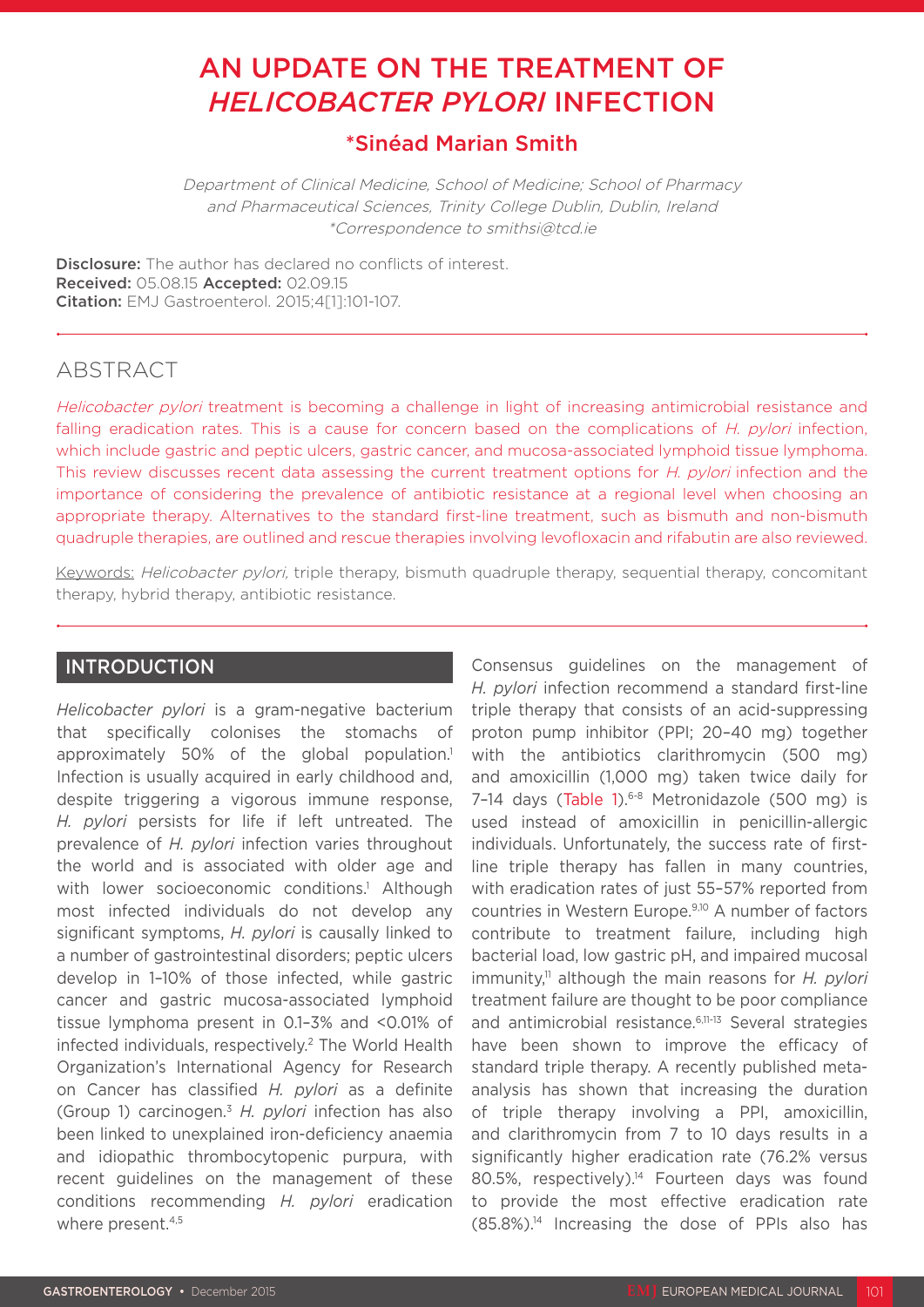a positive effect on treatment outcome, as PPIs increase gastric pH, reduce gastric juice volume, and delay gastric emptying, thus preventing acidrelated antibiotic degradation and increasing gastric levels of antibiotics.15,16 If initial therapy fails, however, a levofloxacin-based rescue therapy is recommended.6,13 If subsequent treatment is required, rifabutin-based regimens may be prescribed,<sup>6,17</sup> but treatment should be guided by antimicrobial susceptibility testing.<sup>6</sup>

## *H. PYLORI* ANTIBIOTIC RESISTANCE

The antibiotics used for eradication of *H. pylori*  target pathways that disrupt bacterial homeostasis or replication. The use of more than one antibiotic in each treatment regimen enables targeting of *H. pylori* viability through multiple pathways, thereby increasing the likelihood of successful eradication. Amoxicillin is included in most treatment regimens as resistance to this antibiotic is low. Amoxicillin is a β-lactam antibiotic that acts by interfering with bacterial peptidoglycan synthesis, in particular by blocking transporter proteins called penicillin-binding proteins. Mutations in the *pbp-1a* gene have been reported to confer amoxicillin resistance.<sup>18,19</sup> Clarithromycin is a macrolide antibiotic that binds to the 23S

ribosomal subunit of *H. pylori*, thus preventing bacterial protein synthesis. Single point mutations (most commonly A2146C, A2146G, and A2147G) within the *H. pylori rrl* gene that encodes the 23S ribosomal subunit confer clarithromycin resistance.19 Levofloxacin belongs to the fluoroquinolone family of antibiotics that target the DNA gyrase enzyme involved in DNA strain relief during bacterial replication. The most significant mutations conferring quinolone resistance are located at positions 87 (N87K) and 91 (D91N, D91G, D91Y) of the *H. pylori gyrA* gene, which encodes the A subunit of the DNA gyrase enzyme.<sup>20</sup> Metronidazole is a nitroimidazole antibiotic that functions as a pro-drug that is non-enzymatically reduced to a molecule that destabilises bacterial DNA, resulting in bacterial cell death.<sup>19</sup> In terms of metronidazole resistance, a definitive panel of resistance-associated point mutations has not yet been characterised, although mutations in the *H. pylori rdxA* and *frxA* genes have been implicated.19 Although the mutations mediating tetracycline and rifabutin resistance have been described, resistance to these antibiotics is low in most regions.21-23 The mechanism of action of tetracycline is interference with protein synthesis at the ribosomal level. Tetracycline resistance is associated with mutations in the 16S rRNA gene.18,19

## Therapy **Description** Standard triple therapy PPI<sup>\*</sup>, 500 mg clarithromycin, and 1,000 mg amoxicillin (twice daily for 7–14 days) Bismuth quadruple therapy\*\* PPI\* (twice daily), 120–600 mg bismuth salt, 250–500 mg metronidazole, and 250–500 mg tetracycline (up to four times daily for 7–14 days) Sequential therapy **PPI**\* and 1,000 mg amoxicillin (twice daily for 5-7 days) followed by PPI<sup>\*</sup>, 500 mg clarithromycin, and 500 mg metronidazole (twice daily for 5–7 days) Concomitant therapy PPI\*, 1,000 mg amoxicillin, 500 mg clarithromycin, and 500 mg metronidazole/tinidazole (twice daily for 7–14 days) Hybrid therapy **PPI<sup>\*</sup>, 1,000 mg amoxicillin (twice daily for 14 days) with 500 mg** clarithromycin and 500 mg tinidazole (twice daily for the final 7 days) Levofloxacin-based triple therapy PPI<sup>\*</sup>, 250 mg levofloxacin, and 1,000 mg amoxicillin (twice daily for 7–14 days) Levofloxacin-based sequential therapy  $\Box$  PPI\* and 1,000 mg amoxicillin (twice daily for 5 days) followed by PPI\*, 250 mg levofloxacin, and 500 mg metronidazole (twice daily for 5 days) Rifabutin-based triple therapy  $\left\{ \text{PPI}^*, 1,000 \text{ mg amoxicillin}, \text{and } 150 \text{ mg rifabutin (twice daily for 7–14 days)} \right\}$

Table 1: *Helicobacter pylori* treatment regimens.

\*PPI dose: 20 mg omeprazole, 20 mg rabeprazole, 30 mg lansoprazole, 40 mg esomeprazole, or 40 mg pantoprazole; \*\*Variations in the dose of bismuth quadruple therapy have been reported. PPI: proton pump inhibitor.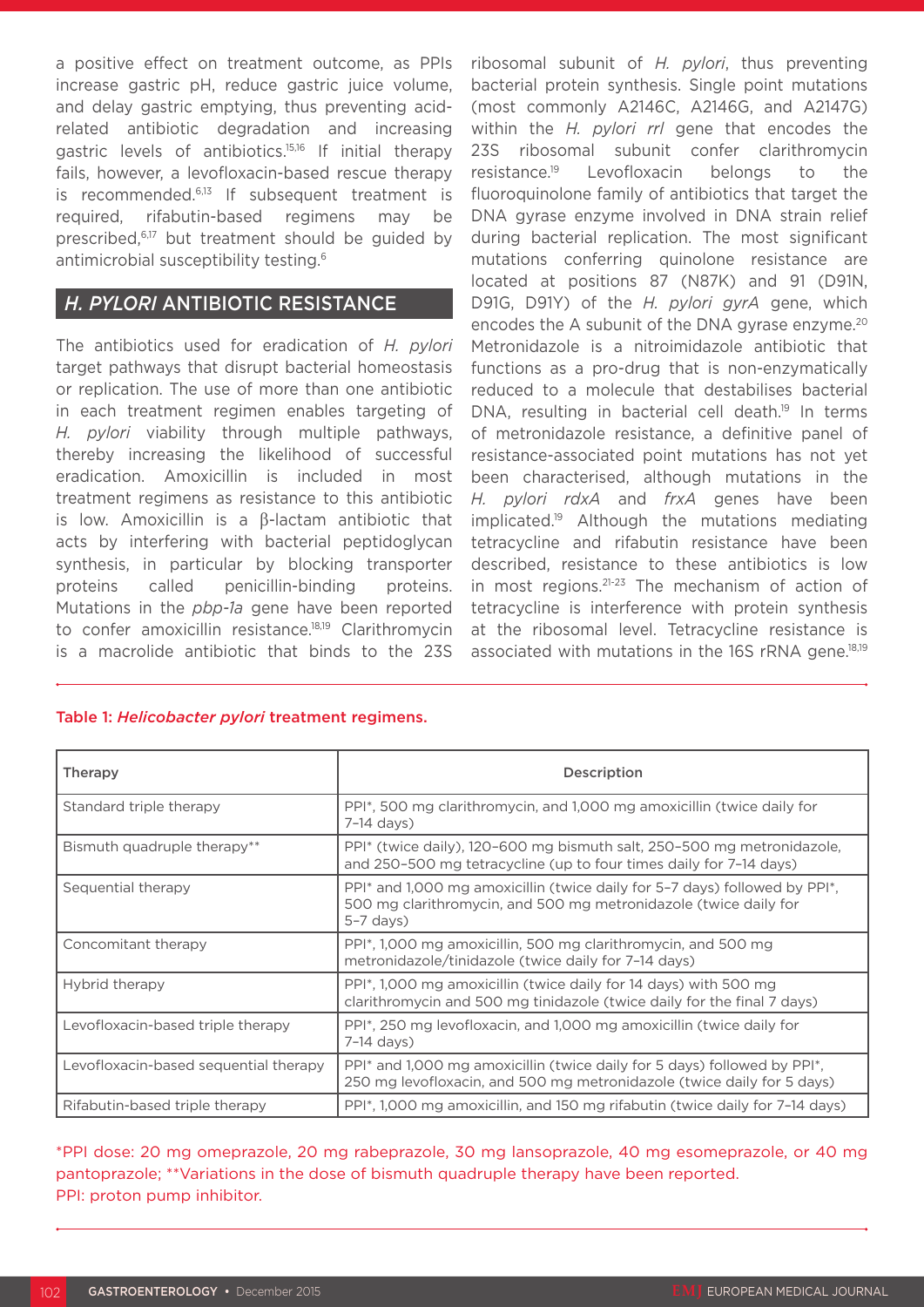#### Table 2: Recent data on the prevalence of *Helicobacter pylori* antibiotic resistance.

| Region                                | Resistance rate<br>Clar | Resistance rate<br>Met | Resistance rate<br>Lev | Reference |
|---------------------------------------|-------------------------|------------------------|------------------------|-----------|
| China, Beijing                        | $37.2\%**$              | 63.9%**                | 50.3%**                | 26        |
| China, south-east coastal region      | $21.5%$ **              | 95.4%**                | 20.6%**                | 27        |
| Europe, northern countries            | $7.7\%$ <sup>*</sup>    | 28.6%*                 | $7.7\%$ *              | 21        |
| Europe, southern countries            | $21.5%$ *               | 29.7%*                 | $13.1\%$ *             | 21        |
| Europe, western and central countries | 18.7%*                  | 43.8%*                 | 18.6%*                 | 21        |
| Japan                                 | 38.8%*<br>55.6%**       | <b>ND</b><br><b>ND</b> | 34%*<br>38.6%**        | 28        |
| Latin America                         | $12\%$ <sup>*</sup>     | 53%*                   | $15\%$ *               | 29        |
| Senegal                               | $1\%$ *                 | 85%*                   | $15\%$ *               | 30        |
| Thailand                              | $3.7\%$ *               | 36%*                   | $7.2\%$ *              | 23        |
| <b>USA</b>                            | $16.4\%**$              | $20.3%$ **             | $31.3\%**$             | 24        |

\*Primary resistance rate; \*\*Overall resistance rate.

Clar: clarithromycin; Met: metronidazole; Lev: levofloxacin; ND: not determined.

#### Table 3: *Helicobacter pylori* treatment strategies based on local clarithromycin resistance patterns.

| <b>Treatment</b> | Option | Low clarithromycin<br>resistance (<15-20%)                                       | High clarithromycin<br>resistance (>15-20%)                                |
|------------------|--------|----------------------------------------------------------------------------------|----------------------------------------------------------------------------|
| First-line       | A      | Clarithromycin-based<br>triple therapy*                                          | Bismuth quadruple therapy                                                  |
|                  | В      | Bismuth quadruple therapy                                                        | Non-bismuth quadruple<br>therapy (sequential**,<br>concomitant, or hybrid) |
| Second-line      | А      | Levofloxacin-based triple therapy <sup>+</sup>                                   |                                                                            |
|                  | В      | Bismuth quadruple therapy!                                                       |                                                                            |
| Subsequent       | А      | Guided by antimicrobial susceptibility testing<br>Rifabutin-based triple therapy |                                                                            |
|                  | В      |                                                                                  |                                                                            |

\*14 days triple therapy with high-dose proton pump inhibitor (e.g. 40 mg esomeprazole twice daily) demonstrates the best eradication rates; \*\*Not suitable in areas with high rates of dual clarithromycin and metronidazole resistance; †Unless local data indicate high rates of quinolone resistance; ‡Unless already used in first-line therapy.

Rifabutin is a spiro-piperidyl-rifamycin antibiotic that targets the  $β$  subunit of the DNA-directed RNA polymerase encoded by the *rpoB* gene; mutations in this gene confer rifabutin resistance.<sup>19</sup>

*H. pylori* antibiotic resistance is thought to develop due to the outgrowth of a small existing population of resistant organisms. Primary antibiotic resistance refers to *H. pylori* antibiotic resistance in individuals with no previous *H. pylori* eradication therapy. Secondary antibiotic resistance results when a susceptible strain acquires resistance during the course of a treatment. In both cases, resistance is thought to occur due to inappropriate antibiotic use. There exists a clear link between *H. pylori* antibiotic resistance and previous antibiotic use. Analysis of cumulative and yearly outpatient antibiotic consumption in Europe revealed a significant association between the use of long-acting macrolides and resistance of *H. pylori* to clarithromycin, and between previous quinolone use and levofloxacin resistance.<sup>21</sup>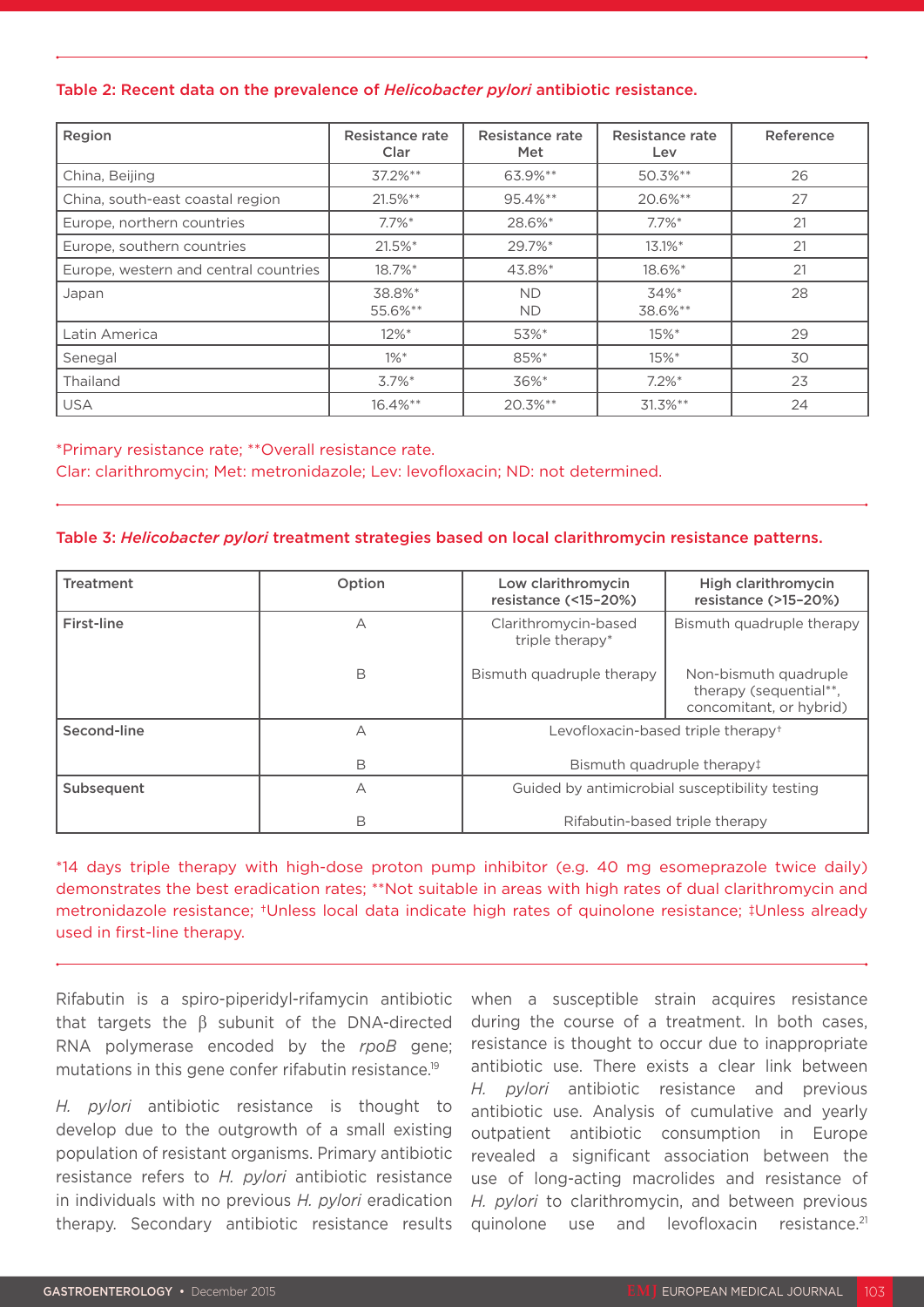Studies on the prevalence of antibiotic resistance in the UK and USA have also shown previous antibiotic use increases the risk of harbouring resistant strains of *H. pylori*. 22,24

The most recent assessment of primary antibiotic resistance in Europe reported overall resistance rates for clarithromycin, levofloxacin, and metronidazole of 17.5%, 14.1%, and 34.9%, respectively, with a prevalence ≤1% for tetracycline, rifampicin, and amoxicillin.21 Almost 8% of strains isolated had combined resistance to metronidazole and clarithromycin. The rate of clarithromycin resistance had almost doubled since the previous European survey, $25$  which is a cause for concern as clarithromycin resistance decreases the efficacy of standard first-line triple therapy by up to 70%.<sup>6</sup> Metronidazole resistance was high at 34.9%,<sup>21</sup> but the level had not changed significantly since the previous Europe-wide study.<sup>25</sup> The impact of metronidazole resistance on *H. pylori* eradication is less than that of clarithromycin resistance, and can be overcome by increasing the dose and duration of treatment or by prescription of bismuth-containing quadruple therapy.9

Interestingly, variations in the prevalence of antibiotic resistance across European countries were observed (recent data summarised in Table 2).26-30 The resistance rate for clarithromycin was <10% in northern European countries, while most countries in the rest of Europe (except Spain and Germany) had a resistance rate of >15%.<sup>21</sup> Such variations in antibiotic resistance have also been reported at a local level within countries. For example, a recent study in the UK indicated that the resistance rates to clarithromycin, metronidazole, and quinolones in Wales were 18%, 43%, and 13%, respectively, but in England were 3%, 22%, and 1%, respectively.22 Differences in resistance rates have also been reported outside Europe (Table 2). For example, although the overall resistance rates for clarithromycin, metronidazole, and levofloxacin in Thailand were 3.7%, 36%, and 7.2%, respectively, metronidazole resistance was more prevalent in southern Thailand than northeastern Thailand (66.7% versus 33.3%).<sup>23</sup> Such diversity in the prevalence of antibiotic resistance has important consequences when it comes to choosing the appropriate therapy for successfully eradicating *H. pylori* in a given population. According to the Maastricht IV guidelines, standard triple therapy should now only be prescribed in regions where the prevalence of clarithromycin resistance is known to be <15–20% (Table 3).6

While no new drug has been developed as a direct replacement, recent trials have assessed the efficacies of therapies involving different combinations of known antibiotics, the results of which are discussed below.

## BISMUTH QUADRUPLE THERAPY

Bismuth quadruple therapy (Table 1) has been recommended as a first-line therapy in regions of high clarithromycin resistance, and in areas with low clarithromycin resistance as an alternative to standard triple therapy or as a rescue regimen.<sup>6</sup> A recent meta-analysis reported eradication rates of 77.6% and 68.9% for bismuth quadruple therapy and standard triple therapy, respectively. $31$ Compliance and adverse events were similar across the two treatment groups and bismuth quadruple therapy did not appear to be affected by metronidazole resistance. Variations in the bismuth therapy treatment regimens were described in terms of antibiotic dose and treatment duration. A sub-analysis of the data showed that, although bismuth therapy for 10 days was more effective than 7 days of triple therapy, the two therapies given for the same length of time yielded similar eradication rates. $31$  In keeping with the idea that the duration of bismuth quadruple therapy affects eradication success, a 95% eradication rate for a 14-day bismuth therapy regimen has been described.<sup>32</sup>

In terms of rescue therapy, a meta-analysis by Marin et al.<sup>13</sup> indicated that when bismuthcontaining quadruple therapy was prescribed following failure of standard clarithromycin-based triple therapy, the eradication rates were 76%, 77%, and 82% for 7, 10, and 14 days, respectively. In addition, high *H. pylori* eradication rates with bismuth therapy have been described in patients who did not respond to previous therapies. including those with metronidazole resistance.33-35 Taken together, these findings support a role for bismuth quadruple therapies as both first-line and rescue regimens. However, due to the unavailability of tetracycline and bismuth salts in several countries, bismuth quadruple therapy may not always represent an accessible treatment option.13,36

## NON-BISMUTH QUADRUPLE THERAPY

#### Sequential Therapy

Non-bismuth quadruple therapy has been proposed as an alternative to bismuth quadruple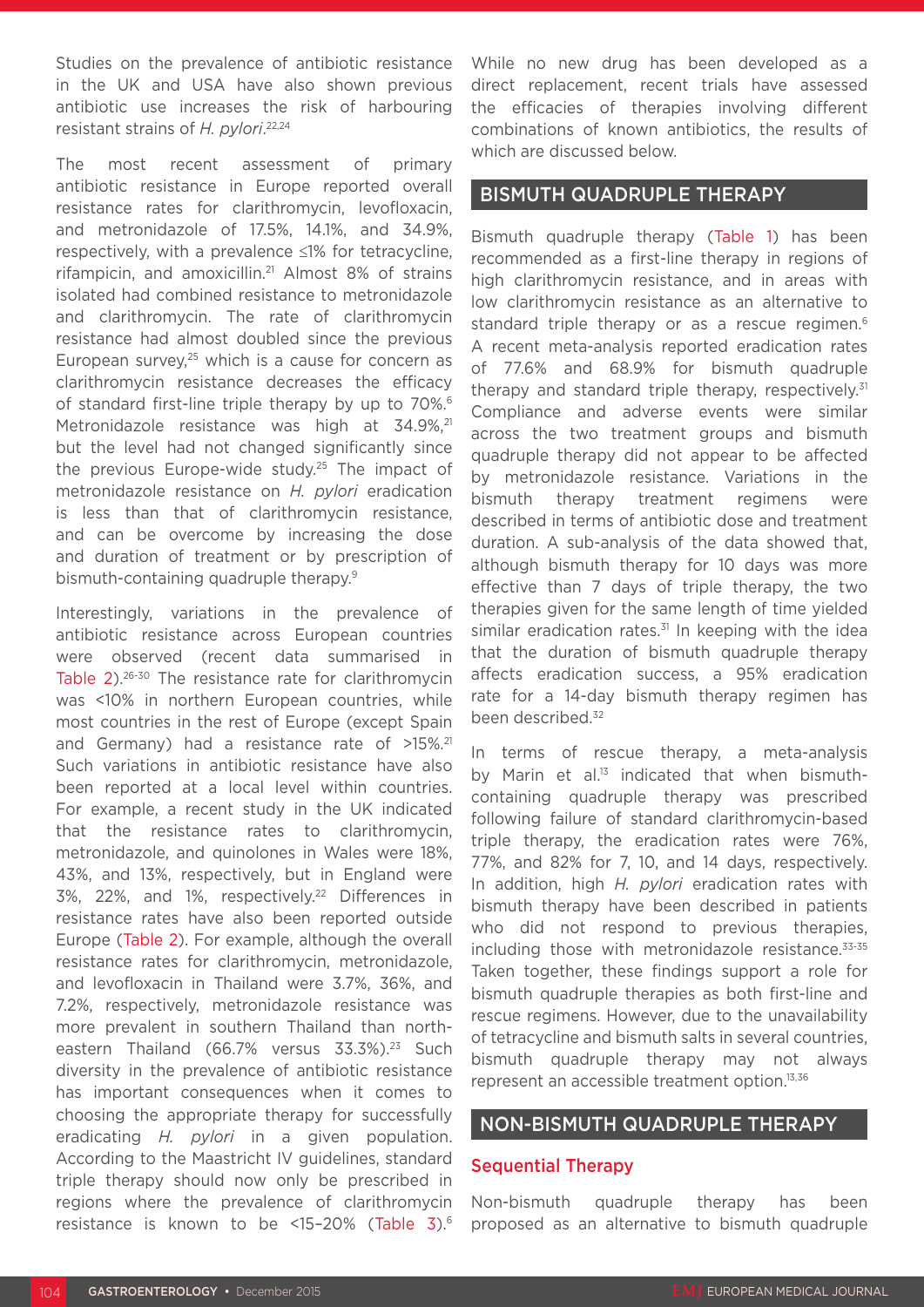therapy for first-line treatment in regions with high clarithromycin resistance.<sup>6</sup> The efficacy of sequential therapy (Table 1) compared with triple therapy, however, depends on the treatment durations under comparison and the study population. A systematic review and meta-analysis performed by Gatta et al.,<sup>37</sup> which compared 46 randomised controlled trials, indicated that sequential therapy was superior to 7-day triple therapy, marginally superior to 10-day triple therapy, but not superior to 14-day triple therapy. Geographic variations in the prevalence of antibiotic resistance appear to be a key factor affecting the lack of difference between sequential therapy and 14-day triple therapy, as a metaanalysis by Losurdo et al.<sup>38</sup> reported that sequential therapy was superior to 14-day triple therapy in areas with high clarithromycin resistance, but sequential and triple therapy were similar in areas of high metronidazole resistance. Of note, the Gatta study<sup>37</sup> described an overall eradication rate of just 37% for sequential therapy in patients infected with *H. pylori* strains resistant to both clarithromycin and metronidazole resistance, indicating that dual antibiotic resistance significantly impacts the efficacy of sequential therapy.

#### Concomitant Therapy

Standard triple therapy can be converted to concomitant therapy (Table 1) by the addition of 500 mg of metronidazole or tinidazole twice daily. A meta-analysis of the randomised controlled trials comparing concomitant with standard triple therapy revealed eradication rates of 90% and 78% for concomitant and triple therapy, respectively, by intention-to-treat analysis.39 The analysis indicated that clarithromycin resistance may impact the efficacy of concomitant therapy, but to a lesser extent than standard triple therapy.<sup>39</sup> A recent multicentre trial in Spain comparing 14-day triple therapy with 14-day concomitant therapy revealed that the extended concomitant therapy achieved significantly higher cure rates (>90%) compared with 14-day triple therapy, with milder adverse events and no effect on compliance.<sup>15</sup> Evidence to date suggests similar eradication rates when concomitant therapy is compared with sequential therapy, with no significant differences in terms of compliance or adverse events.<sup>36,37,40,41</sup> Therefore. while the eradication rates for concomitant and sequential therapy appear similar, both appear superior to standard triple therapy as a first-line treatment option.

#### Hybrid Therapy

The recently described hybrid therapy represents a combined version of sequential and concomitant therapy, comprising a PPI (20–40 mg) with amoxicillin (1,000 mg) for 14 days plus clarithromycin (500 mg) and a nitroimidazole derivative (500 mg) for the final 7 days (Table 1). Hsu et al.<sup>42</sup> initially reported eradication rates of >90% for hybrid therapy. However, it is unclear whether hybrid therapy has any significant advantage over sequential or concomitant therapy, as recent meta-analyses of trials to date demonstrated similar eradication rates across all three therapies.43,44 Further studies in additional countries are required in order to determine whether hybrid therapy exhibits improved efficacy over sequential or concomitant therapy as a firstline therapy.

## SECOND-LINE AND SUBSEQUENT *H. PYLORI* ERADICATION THERAPIES

Following failure of standard triple therapy, a levofloxacin-based rescue therapy (Table 1) is recommended unless local data indicate high rates of quinolone resistance.<sup>6,13</sup> Meta-analyses have shown that 10 days of levofloxacin triple therapy is superior to bismuth quadruple therapy, but not 7 days of levofloxacin therapy.<sup>45,46</sup> The inclusion of levofloxacin in sequential therapy has also been shown to be effective for patients who have failed either sequential or triple therapy.<sup>47</sup> Indeed, an analysis of three studies comparing sequential therapy with sequential therapy containing levofloxacin (instead of clarithromycin) demonstrated increased eradication success using the modified sequential therapy.<sup>32</sup> Combining levofloxacin and bismuth in patients who have previously failed *H. pylori* treatment has also been demonstrated to be a successful strategy for *H. pylori* eradication.48 As levofloxacin resistance is emerging in many countries.<sup>21</sup> rifabutin-based triple therapy has been suggested as an alternative rescue therapy. Primary *H. pylori* rifabutin resistance is low<sup>49</sup> and rifabutin is effective in patients with dual metronidazole and clarithromycin resistance.<sup>17</sup> As a fourth-line therapy, Gisbert et al.<sup>50</sup> have provided a rationale for the use of rifabutin-based therapy as a valid rescue strategy following multiple eradication failures.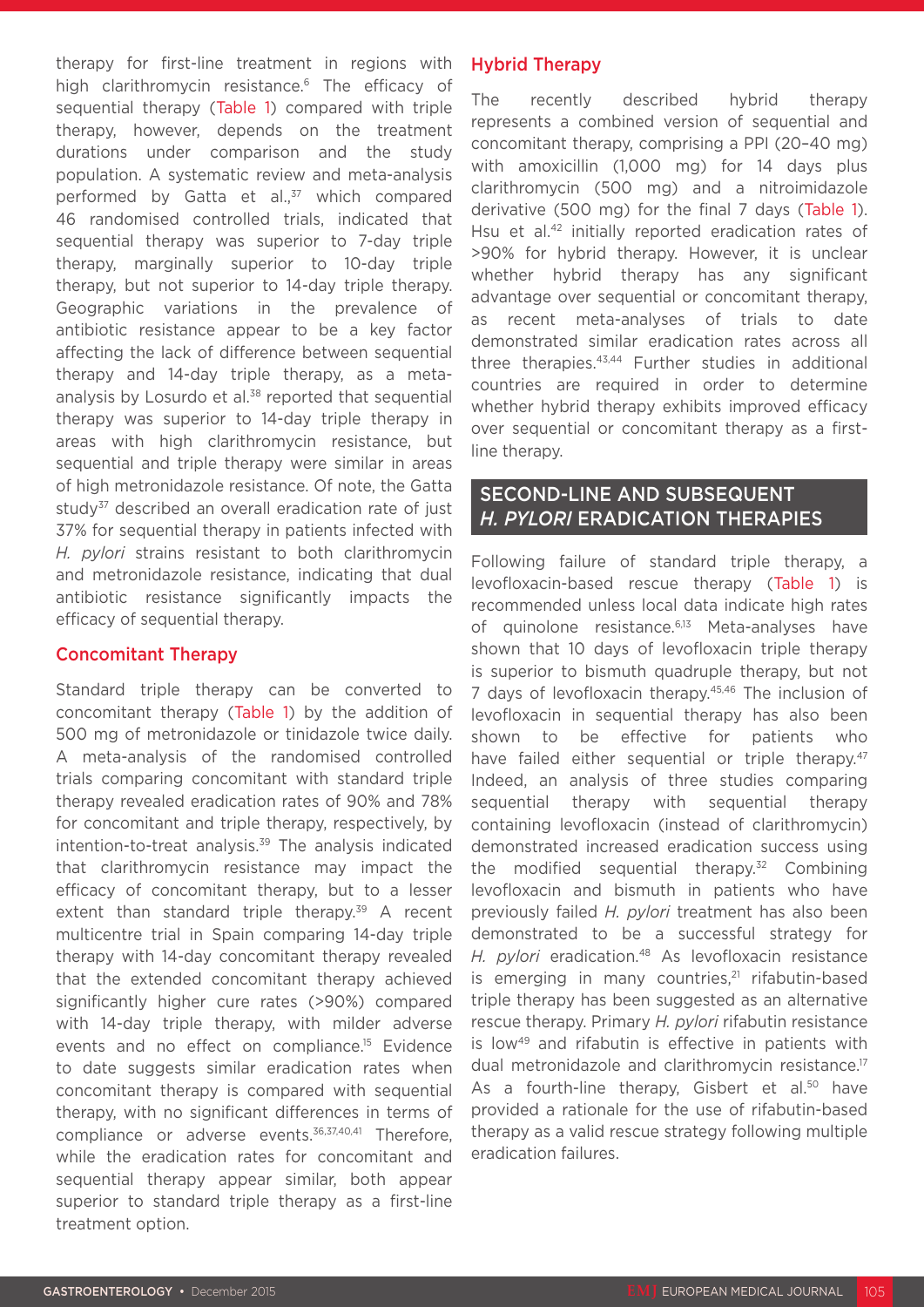# TAILORING THERAPY BASED ON ANTIBIOTIC RESISTANCE DATA

Given that antibiotic resistance impacts treatment outcome and rates of resistance vary between different regions, surveillance of antibiotic resistance represents a key strategy in choosing the appropriate first-line *H. pylori* treatment regimen in a given population. Culture of *H. pylori*  from gastric biopsy specimens and antimicrobial susceptibility testing by means of minimum inhibitory concentration determination has been considered the gold standard for assessing *H. pylori* antibiotic resistance to date. However, *H. pylori* is a fastidious bacterium and culture is time-consuming and often challenging, with low sensitivity values.<sup>51</sup> Molecular testing for *H. pylori* antibiotic resistance offers an attractive alternative to culture and allows for analysis of *H. pylori* DNA directly from biopsy samples, providing a key opportunity for sameday diagnosis. In addition, molecular tests have been used to analyse stool samples,<sup>52,53</sup> potentially enabling *H. pylori* antimicrobial susceptibility testing through non-invasive procedures. In addition to surveillance, evidence from numerous studies provides a rationale for tailoring treatment based on antimicrobial susceptibility testing to improve the efficacy of both first-line<sup>54-56</sup> and

rescue therapies.57,58 Cost-effectiveness of tailored therapy is a genuine consideration, but it is thought to be economically viable, especially in areas of high clarithromycin resistance.<sup>54,55</sup>

#### SUMMARY

*H. pylori* antibiotic resistance exhibits regional variations and is constantly evolving. As such, local resistance data is imperative in guiding efficacious treatment choices (summarised in Table 3). In regions where high clarithromycin resistance has been detected, evidence supports the use of both bismuth and non-bismuth quadruple therapies as first-line alternatives to standard triple therapy. Levofloxacin-based rescue therapies are useful in areas of low quinolone resistance, while rifabutin offers a promising alternative if levofloxacin resistance is detected or following multiple treatment failures. Treatment duration is a key factor in *H. pylori* eradication success, with studies demonstrating that increasing the treatment duration improves the efficacy of all of the therapies discussed above. However, longer treatment durations may affect compliance, and therefore adherence should be strongly emphasised for the first and any subsequent *H. pylori* eradication therapies.

#### REFERENCES

1. Smith SM et al. Practical treatment of Helicobacter pylori: a balanced view in changing times. Eur J Gastroenterol Hepatol. 2014;26:819-25.

2. McColl KE. Clinical practice. Helicobacter pylori infection. N Engl J Med. 2010;362:1597-604.

3. [No authors listed]. Infection with Helicobacter pylori. IARC Monogr Eval Carcinog Risks Hum. 1994;61:177-240.

4. Goddard AF et al. Guidelines for the management of iron deficiency anaemia. Gut. 2011;60:1309-16.

5. Neunert C et al. The American Society of Hematology 2011 evidence-based practice guideline for immune thrombocytopenia. Blood. 2011;117:4190-207.

6. Malfertheiner P et al. Management of Helicobacter pylori infection--the Maastricht IV/ Florence Consensus Report. Gut. 2012;61:646-64.

7. Fock KM et al. Second Asia-Pacific Consensus Guidelines for Helicobacter pylori infection. J Gastroenterol Hepatol. 2009;24:1587-600.

8. Chey WD et al. American College of Gastroenterology guideline on the management of Helicobacter pylori infection. Am J Gastroenterol. 2007;102: 1808-25.

9. Malfertheiner P et al. Helicobacter pylori eradication with a capsule containing bismuth subcitrate potassium, metronidazole, and tetracycline given with omeprazole versus clarithromycinbased triple therapy: a randomised, openlabel, non-inferiority, phase 3 trial. Lancet. 2011;377:905-13.

10. Haider RB et al. A randomizedcontrolled study to compare the efficacy of sequential therapy with standard triple therapy for Helicobacter pylori eradication in an Irish population. Eur J Gastroenterol Hepatol. 2015;27(11):1265-9.

11. Graham DY et al. Helicobacter pylori treatment in the era of increasing antibiotic resistance. Gut. 2010;59: 1143-53.

12. O'Connor JP et al. Improving compliance with helicobacter pylori eradication therapy: when and how? Therap Adv Gastroenterol. 2009;2:273-9.

13. Marin AC et al. A review of rescue regimens after clarithromycin-containing triple therapy failure (for Helicobacter pylori eradication). Expert Opin Pharmacother. 2013;14:843-61.

14. Yuan Y et al. Optimum duration of regimens for Helicobacter pylori eradication. Cochrane Database Syst Rev. 2013;12:CD008337.

15. Molina-Infante J et al. Optimised empiric triple and concomitant therapy for Helicobacter pylori eradication in clinical practice: the OPTRICON study. Aliment Pharmacol Ther. 2015;41:581-9.

16. Vallve M et al. Single vs. double dose of a proton pump inhibitor in triple therapy for Helicobacter pylori eradication: a meta-analysis. Aliment Pharmacol Ther. 2002;16:1149-56.

17. Toracchio S et al. Rifabutin based triple therapy for eradication of H. pylori primary and secondary resistant to tinidazole and clarithromycin. Dig Liver Dis. 2005;37:33-8.

18. Megraud F et al. Helicobacter pylori detection and antimicrobial susceptibility testing. Clin Microbiol Rev. 2007;20: 280-322.

19. Ierardi E et al. How antibiotic